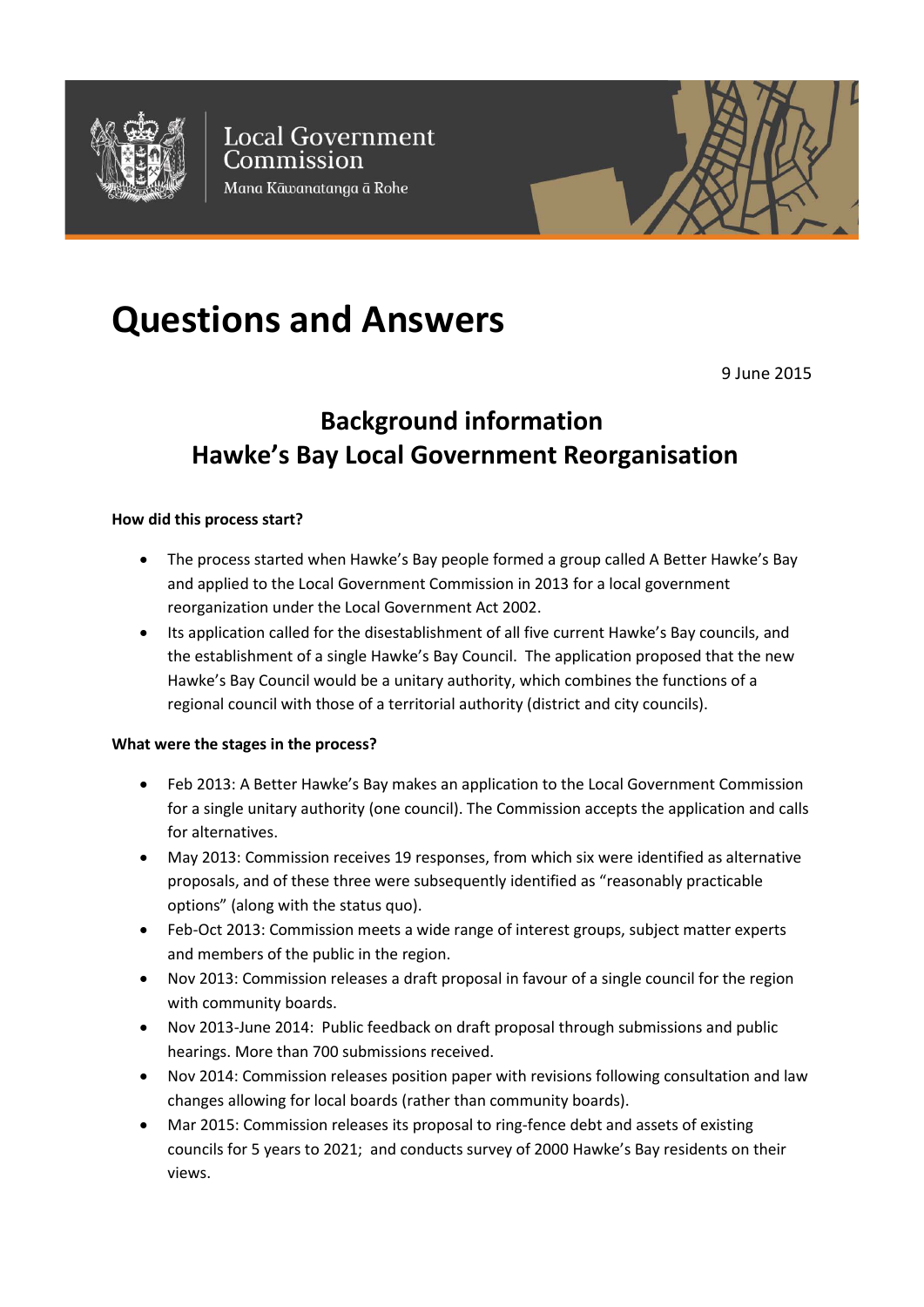• June 2015: Commission releases its final decision.

# **What happens now?**

- Either residents (affected electors) request a poll or the proposal goes ahead.
- At least 10% of the registered electors of any "affected area'' in the region must sign a petition for a poll to proceed.
- A poll needs to be requested within 60 working days of the Commission giving notice of its final proposal. The poll itself will be held between September and December 2015, depending on when a valid petition is received.
- If 50% or more vote against the proposal, the process ceases and the status quo prevails.
- If more than 50% of electors support the proposal, or there is no poll, the proposal proceeds and the new council is elected in October 2016.
- A Transition Board will be appointed by the Commission to work through detailed arrangements for the new council. It will have 11 members – two elected representatives from each of the current councils, and an independent Chair. The transition board will also appoint an interim Chief Executive for the new Council.

# **What is an "affected area''?**

• An area impacted by the proposed changes. In this case: Wairoa District, Central Hawkes Bay District, Napier City, Hastings District and affected electors in the small sections of the Rangitikei and Taupo Districts.

### **Why are sections of the Rangitikei and Taupo Districts considered "affected areas''?**

• Because small areas of these two districts are included under the current Hawke's Bay Regional Council jurisdiction. The final proposal is for a unitary authority with one coherent boundary, which excludes these areas. Under the proposal they will move to the Manawatu-Wanganui and Bay of Plenty Regions respectively.

### **What are the rules and requirements for a poll petition?**

- The requirements for a petition are available at [www.lgc.govt](http://www.lgc.govt/)
- People who are 18 or over, resident in the region and and registered on the electoral roll, or registered non-resident ratepayers, are eligible to vote.
- Because petitions have to be checked by the electoral officer for the district, people signing the petition must give their full name and residential address.

### **Can people advertise their support or opposition to the final proposal?**

- Yes. The only requirement is that the person(s) initiating the advertisement have to put their name and address on the advertisement.
- The only restriction on advertising is on local authorities, which cannot spend money or use their resources on advertising that opposes or promotes the final proposal. They can produce fair and balanced reference material on the proposal.